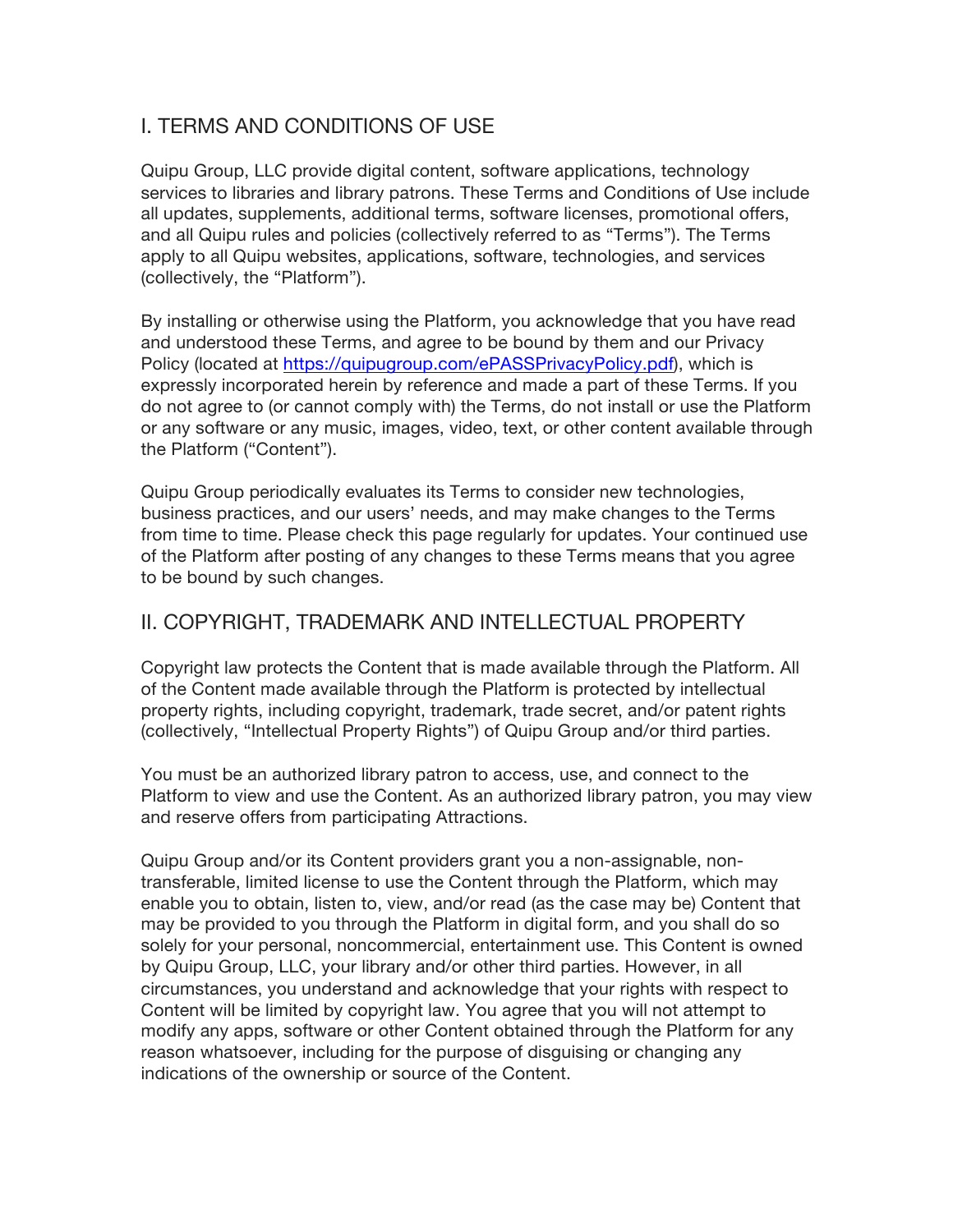You represent, warrant, and agree that you are using the Platform hereunder for your own personal, noncommercial, entertainment use and not for redistribution or transfer of any kind. You agree not to reproduce, modify, redistribute, broadcast, publicly perform, or publicly display any Content, or otherwise transfer any Content obtained through the Platform.

You agree that you will not, for any reason whatsoever, reverse engineer, decompile, disassemble, or otherwise tamper with any security components, usage rules, or other protection measures applicable to the Platform or Content. You agree to abide by the rules and policies established from time to time by Quipu Group. Such rules and policies will be applied generally in a nondiscriminatory manner to users of the Platform, and may include, for example, required or automated updates, modifications, and/or reinstallations of the software and obtaining available patches to address security, interoperability, and/or performance issues. Any use of the Platform or Content other than use expressly permitted under these Terms is unauthorized and may be a violation of law.

You agree not to make any use of the Content that would infringe the copyright therein. You agree to abide by the rules and policies established from time to time by Quipu Group or its Content providers.

Violation of any of the above restrictions may result in a termination of your ability to access the Platform and Content. Quipu Group reserves any and all rights or remedies that may be available in the event of your breach of these Terms.

All of the technology related to the Platform, the Quipu Group mark, and any related collateral are owned by Quipu Group and protected by Quipu Group's Intellectual Property Rights.

The owners of Content are intended beneficiaries of these Terms and shall have the right to enforce these Terms against you.

#### III. SECURITY

You agree that you will not violate or attempt to violate the security of the Platform, any associated software, and/or Content.

You agree that it is your responsibility to install anti-virus software and related protections against viruses, Trojan horses, worms, time bombs, cancelbots, or other computer programming routines or engines that are intended to damage, destroy, or otherwise impair computer's functionality or operation which may be transferred to your computer via the Platform, any associated software, and/or Content.

#### IV. NO OTHER LICENSE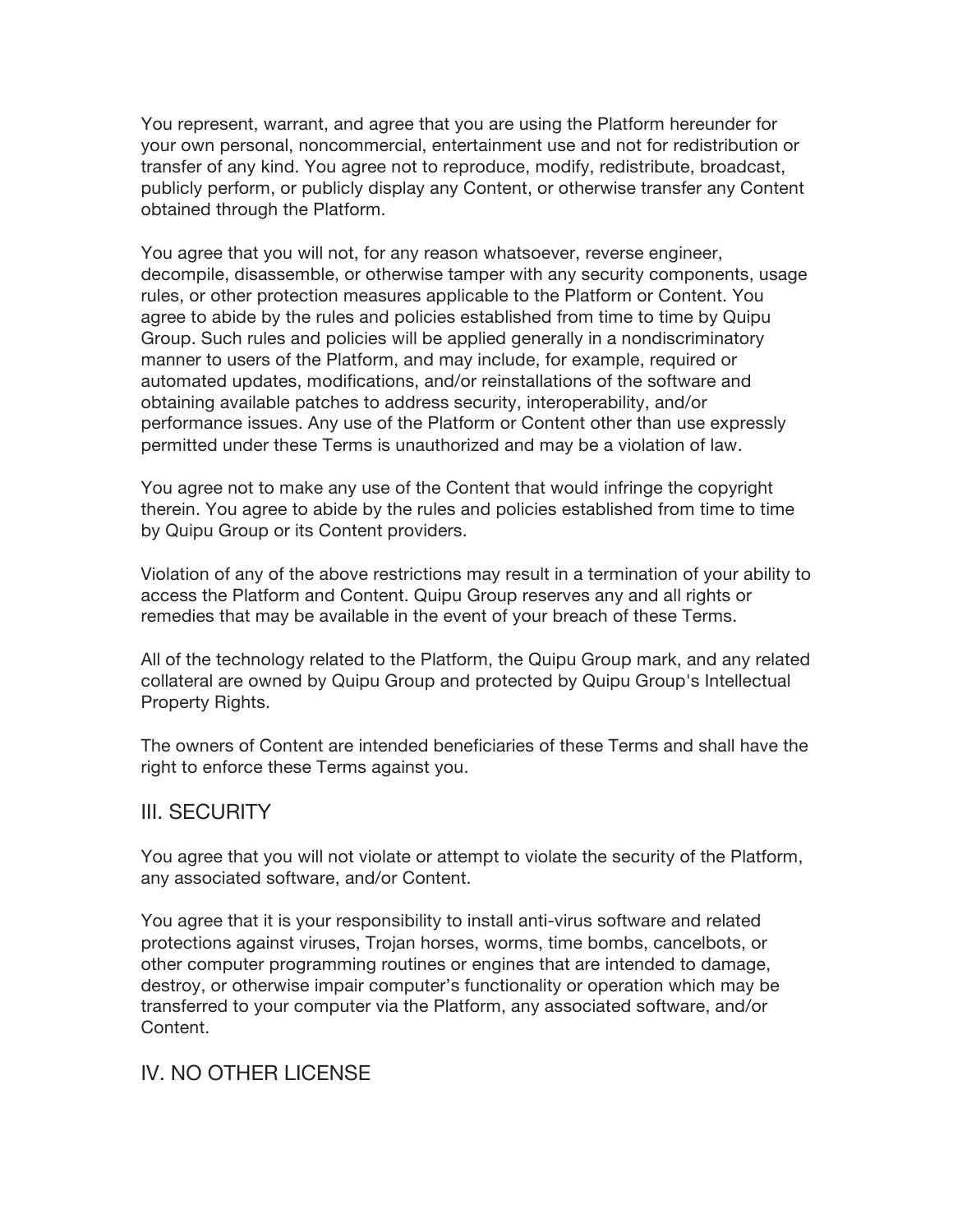Except as expressly stated herein, no other rights or licenses are granted hereunder.

## V. SUBMISSIONS

All remarks, suggestions, ideas, graphics, or other information communicated to Quipu Group through the Platform (each a "Submission" and collectively the "Submissions") will forever be the property of Quipu Group and you hereby assign any and all copyrights, patents and other intellectual property rights in and to such Submissions to Quipu Group. Quipu Group will not be required to treat any Submission as confidential, and will not be liable for any ideas for its business (including without limitation, product, or advertising ideas) and will not incur any liability as a result of any similarities to any Submission that may appear in future Quipu group operations. Without limitation, Quipu Group will have exclusive ownership of all present and future existing rights (of every kind and nature everywhere) to the Submissions. Quipu Group will be entitled to use any and all Submissions for any commercial or other purpose whatsoever without compensation to you or any other person sending any Submission. You acknowledge that you are responsible for whatever material you submit, and you, not Quipu Group, have full responsibility for the material, including its legality, reliability, appropriateness, originality, and copyright. You agree that any material you submit does not violate the Intellectual Property Rights, or any other rights, of any third party.

#### VI. DISCLAIMER OF WARRANTY AND LIMITATION OF LIABILITY

THE PLATFORM (INCLUDING ALL SOFTWARE, CONTENT AND OTHER INFORMATION, MATERIALS AND PRODUCTS INCLUDED ON OR OTHERWISE MADE AVAILABLE TO YOU THROUGH THE PLATFORM) IS PROVIDED "AS-IS" AND "AS AVAILABLE" WITHOUT WARRANTIES OF ANY KIND FROM QUIPU GROUP OR ANY OWNERS OF CONTENT. TO THE FULLEST EXTENT PERMISSIBLE BY APPLICABLE LAW, QUIPU GROUP AND ALL OWNERS OF CONTENT DISCLAIM ALL WARRANTIES, EXPRESS OR IMPLIED, INCLUDING, BUT NOT LIMITED TO, NON-INFRINGEMENT AND IMPLIED WARRANTIES OF MERCHANTABILITY AND FITNESS FOR A PARTICULAR PURPOSE. NEITHER QUIPU GROUP NOR ANY OWNER OF CONTENT WARRANTS THAT THE PLATFORM OR ANY SOFTWARE, CONTENT, INFORMATION, MATERIALS OR PRODUCTS INCLUDED ON OR OTHERWISE MADE AVAILABLE TO YOU THROUGH THE PLATFORM IS OR ARE FREE OF VIRUSES OR OTHER HARMFUL COMPONENTS.

NEITHER QUIPU GROUP NOR ANY OWNER OF CONTENT WILL BE LIABLE FOR ANY INCIDENTAL, PUNITIVE, SPECIAL OR CONSEQUENTIAL DAMAGES OF ANY KIND ARISING FROM THE USE OF THE PLATFORM OR FROM ANY SOFTWARE, CONTENT, INFORMATION, MATERIALS OR PRODUCTS INCLUDED ON OR OTHERWISE MADE AVAILABLE TO YOU THROUGH THE PLATFORM, OR FOR